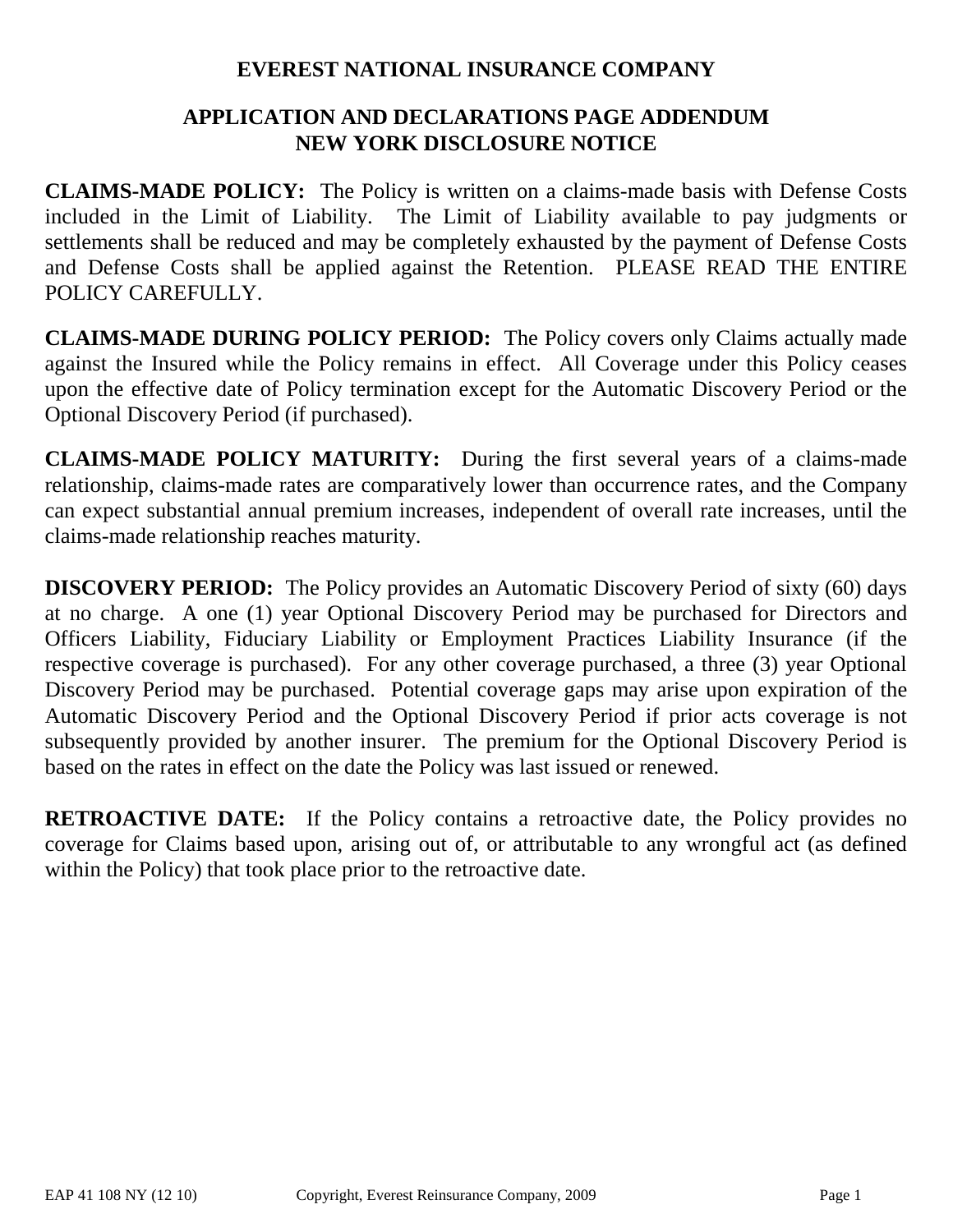ARA Insurance **Services** 

**EVEREST NATIONAL INSURANCE COMPANY**

IN-ORGANIZATION (DE NOVO) APPLICATION

**(To be completed by Financial Institution Applicants less than one year old)**

### **THE LIABILITY POLICY WHICH MAY BE ISSUED BASED UPON THIS APPLICATION PROVIDES CLAIMS MADE COVERAGE WRITTEN ON A DUTY TO DEFEND BASIS. THE LIMIT OF LIABILITY AVAILABLE TO PAY JUDGMENTS OR SETTLEMENTS SHALL BE REDUCED AND MAY BE COMPLETELY EXHAUSTED BY THE PAYMENT OF DEFENSE COSTS AND DEFENSE COSTS SHALL BE APPLIED AGAINST THE RETENTION. PLEASE READ YOUR POLICY CAREFULLY.**

|    |                          |                                                 | (List all entities applying for coverage including all Subsidiaries)                   |  |                                       |
|----|--------------------------|-------------------------------------------------|----------------------------------------------------------------------------------------|--|---------------------------------------|
|    |                          |                                                 |                                                                                        |  |                                       |
|    |                          |                                                 |                                                                                        |  |                                       |
|    |                          |                                                 |                                                                                        |  |                                       |
|    |                          |                                                 | Representative authorized to receive notices on behalf of all persons and entities:    |  |                                       |
|    |                          |                                                 |                                                                                        |  |                                       |
|    |                          |                                                 | <b>GENERAL INFORMATION</b>                                                             |  |                                       |
|    | Projected opening date:  |                                                 |                                                                                        |  |                                       |
| 2. | The Applicant will be a: | $\Box$ Bank<br>$\Box$ Savings Bank              | $\Box$ Bank Holding Company<br>$\Box$ Savings & Loan/Thrift                            |  | $\Box$ Financial Services Holding Co. |
|    | Corporate structure:     | $\Box$ C-Corporation                            | $\square$ S-Corporation                                                                |  | □ Limited Liability Company           |
|    | Type of ownership:       | $\Box$ Stock Company                            | $\Box$ Mutual Company                                                                  |  |                                       |
|    | Stock will be:           | $\Box$ Privately held<br>$\Box$ Publicly traded |                                                                                        |  |                                       |
| 3. | Projected number of:     |                                                 |                                                                                        |  |                                       |
|    |                          |                                                 | Shares owned directly or beneficially by directors, officers and employees ___________ |  |                                       |

4. List all persons or entities that will own 10% or more of the Applicant's common stock (directly or beneficially). Indicate name, percentage owned and if such individual / entity will be represented on the board of directors:  $\Box$  None

### 5. Estimate the following:

| <b>Estimated number of:</b>                      | <b>Upon</b><br><b>Opening</b> | End of<br>Year 1 | End of<br>Year 2 | End of<br>Year 3 |
|--------------------------------------------------|-------------------------------|------------------|------------------|------------------|
| Employees (full and part-time)                   |                               |                  |                  |                  |
| Full-Service Branches (including main office)    |                               |                  |                  |                  |
| Limited Facilities (accept deposits; no lending) |                               |                  |                  |                  |
| <b>Locations with Safe Deposit Boxes</b>         |                               |                  |                  |                  |
| <b>Off-Premises ATMs</b>                         |                               |                  |                  |                  |

6. List all proposed Subsidiaries below or by attachment:

| <b>Name</b> | Nature of<br><b>Business</b> | <b>Parent</b><br>Owner | % Owned |
|-------------|------------------------------|------------------------|---------|
|             |                              |                        |         |
|             |                              |                        |         |
|             |                              |                        |         |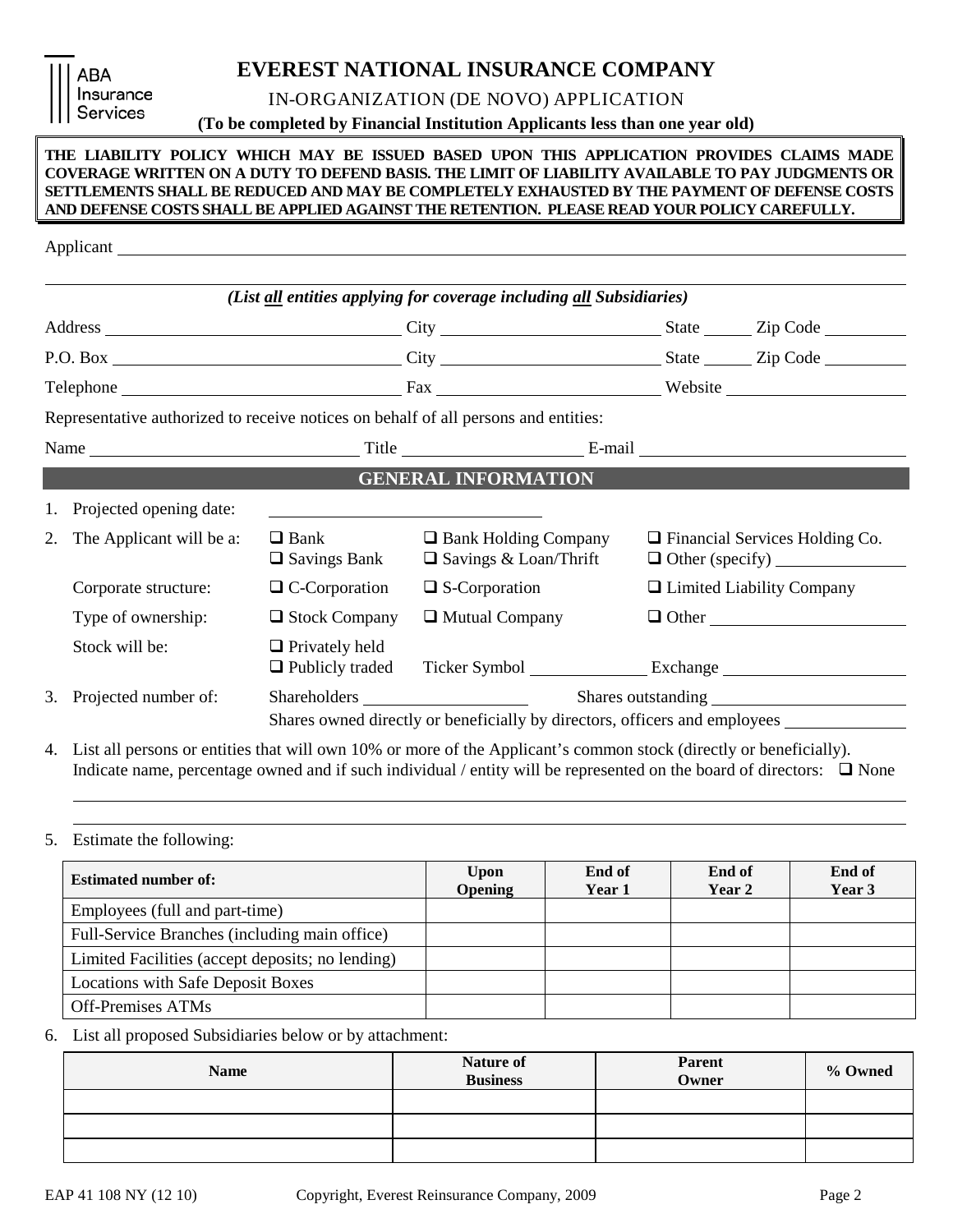## **IT IS UNDERSTOOD AND AGREED THAT COVERAGE WILL NOT BE PROVIDED FOR ANY SUBSIDIARY UNLESS LISTED ABOVE AND EXPRESSLY AGREED TO BY THE INSURER.**

## 7. **Computer Systems:**

- a. Core processing will be:  $\Box$  Performed internally by the Applicant  $\Box$  Outsourced (entirely) Vendor:  $\Box$  Outsourced (partially) Vendor:
- b. Specify all computer systems to be covered under the Bond (other than the Applicant's proprietary systems):

## **AUDIT INFORMATION**

| 1. | <b>External Audit:</b>                                                                                                                                                                                |                              |              |
|----|-------------------------------------------------------------------------------------------------------------------------------------------------------------------------------------------------------|------------------------------|--------------|
|    | $\Box$ Full-scope $\Box$ Directors-scope $\Box$ Other<br>Type of external audit the Applicant will undergo:<br>a.                                                                                     |                              |              |
|    | $\Box$ Every other year<br>$\Box$ Other<br>The external audit will be performed: $\Box$ Annually<br>b.                                                                                                |                              |              |
| 2. | <b>Internal Audit:</b>                                                                                                                                                                                |                              |              |
|    | $\Box$ Employee(s)<br>$\Box$ External Firm<br>$\Box$ Not Performed<br>The internal audit function will be performed by:<br>a.                                                                         |                              |              |
|    | Internal audits will be conducted: $\Box$ Monthly<br>$\Box$ Quarterly<br>$\Box$ Annually<br>$\Box$ Other<br>b.                                                                                        |                              |              |
|    | Will the Audit Committee be comprised only of outside directors?<br>c.                                                                                                                                | $\Box$ Yes                   | $\square$ No |
|    | Will audit reports be submitted directly to the board of directors or Audit Committee?<br>d.                                                                                                          | $\Box$ Yes                   | $\square$ No |
|    | <b>INTERNAL CONTROLS</b>                                                                                                                                                                              |                              |              |
| 1. | Will a written loan application be required for every extension of credit?                                                                                                                            | $\Box$ Yes                   | $\square$ No |
| 2. | For loans originated by the Applicant, will signatures on all notes and documents be obtained in the<br>presence of a bank employee, attorney, closing agent, escrow agent or title company employee? |                              |              |
| 3. | Prior to opening a corporate account, will the customer be required to provide a signed corporate<br>resolution or letter designating certain individuals to sign on the account?                     | $\Box$ Yes                   | $\square$ No |
| 4. | Will the Applicant prohibit the acceptance of checks made payable to corporate payees,<br>but endorsed by individuals or endorsed over to individuals?                                                | $\Box$ Yes                   | $\square$ No |
| 5. | Will endorsements on negotiable instruments be verified upon presentment?                                                                                                                             | $\Box$ Yes                   | $\square$ No |
| 6. | Will all loan proceeds be prepared and disbursed by someone other than the officer approving the loan?                                                                                                | $\Box$ Yes                   | $\square$ No |
| 7. | Will the Applicant fund loans or leases originated by mortgage brokers or leasing companies?                                                                                                          | $\Box$ Yes                   | $\square$ No |
|    | If Yes, signatures on all notes and documents will be obtained by the:<br>$\Box$ Applicant<br>$\Box$ Other (specify)                                                                                  | $\Box$ Broker or Leasing Co. |              |
| 8. | Will all currency shipments be prepared, received and counted under dual control?                                                                                                                     | $\Box$ Yes                   | $\square$ No |
| 9. | Will employees' accounts be segregated and reviewed for unusual activity at least monthly?                                                                                                            | $\Box$ Yes                   | $\square$ No |
|    | 10. Will dormant accounts be flagged, segregated and maintained under dual control?                                                                                                                   | $\Box$ Yes                   | $\square$ No |
|    | 11. Will there be a formal program requiring the segregation of duties in every area, so that no single<br>transaction can be fully controlled from origination to posting by one person?             | $\Box$ Yes                   | $\square$ No |
|    | If No, will there be a formal program requiring the rotation of duties without prior notice thereof?                                                                                                  | $\Box$ Yes                   | $\Box$ No    |
|    | 12. Will all employees be required to take vacations each year, and will they be prohibited from<br>accessing their work stations during the vacation period?                                         | $\Box$ Yes                   | $\Box$ No    |
|    | If Yes, vacations will be required for a period of:<br>$\Box$ At least <u>two</u> consecutive weeks<br>$\Box$ At least <u>one</u> consecutive week                                                    |                              |              |
|    | 13. Check kite suspect reports will be reviewed: $\Box$ Daily<br>$\Box$ Weekly<br>$\Box$ Other                                                                                                        | □ Not Reviewed               |              |
|    | 14. Will all accounts (including suspense accounts) be reconciled at least monthly by individuals<br>who have no authority to post transactions to the accounts?                                      | $\Box$ Yes                   | $\square$ No |
|    | If any of the answers in this section are No, provide details by attachment.                                                                                                                          |                              |              |